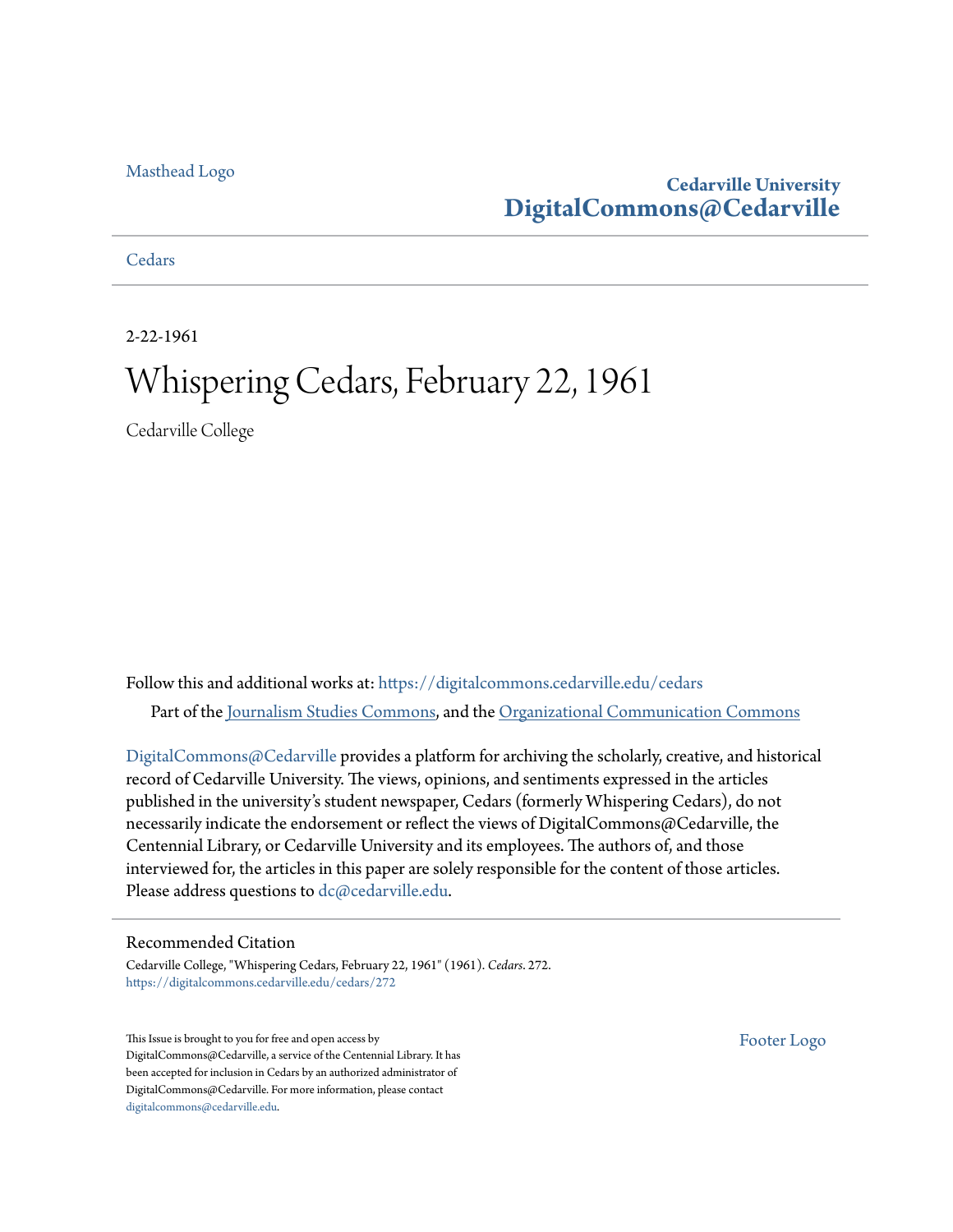# $A$  Student Publication of Cedarville College **WHISPERING CEDARS**

*February 22, 1961* 

## "WINE OF MORNING"

The feature length, color film, "Wine of Morning," produced by Unusual Films of Bob Jones University, will be shown in Milner Chapel at 8 p.m. on February 24 and 25. It is based on the novel written by Dr. Bob Jones, Jr., and dramatizes the life of Barabbas, the man on whose cross Jesus Christ was crucified.

"Wine of Morning" is the first Christian motion picture to win all four major awards of the National Evangelical Film Foundation-producer of the year, best film, best directing, and best acting. It was also chosen by the University Fim Producers Association to represent American colleges and universities at the International Film Festival in Cannes, France.

The library is sponsoring the film showing, and the proceeds will be used for further library improvements. Blinds for the study room, opaque blinds for the periodical rooms, a screen, and the portrait of Miss Williamson were purchased as a result of the showing of "Martin Luther." A steel cabinet for the pamphlet file and portable book trucks are still badly needed.

# "CUPID'S GARDEN" A SUCCESS

The traditional Valentine's Banquet, sponsored by Gamma Chi, was held February 17, 1961, at the Xenia Y.M.C.A.

The theme for the banquet was "Cupid's Garden." A musical program portraying Cupid's work was enjoyable entertainment for the evening. Those taking part in the program were: Jeannie Lockerbie, The Ladies' Trio, Donna Finley, Judy Lachman, Norris Smith, Dave Jeremiah, Donna Thompson, Pat Adams, John Ingram, Carole Lanius, Vance Ashley, Dan Brower, Phil Brower, Steve Boalt, Sam Canine, Dave Earnhart, Judy Marcellus, Lynn Jefson, John Bigelow, Carol Brown, and Carol Zoellner.

Gamma Chi wishes to thank all of those members and non-members of the society who helped make the banquet <sup>a</sup> success.

• • •

Admission price is \$1.00; however, a special price of \$.75 has been set for all students and faculty members who purchase tickets before Wednesday, February 22. Tickets are available at the library.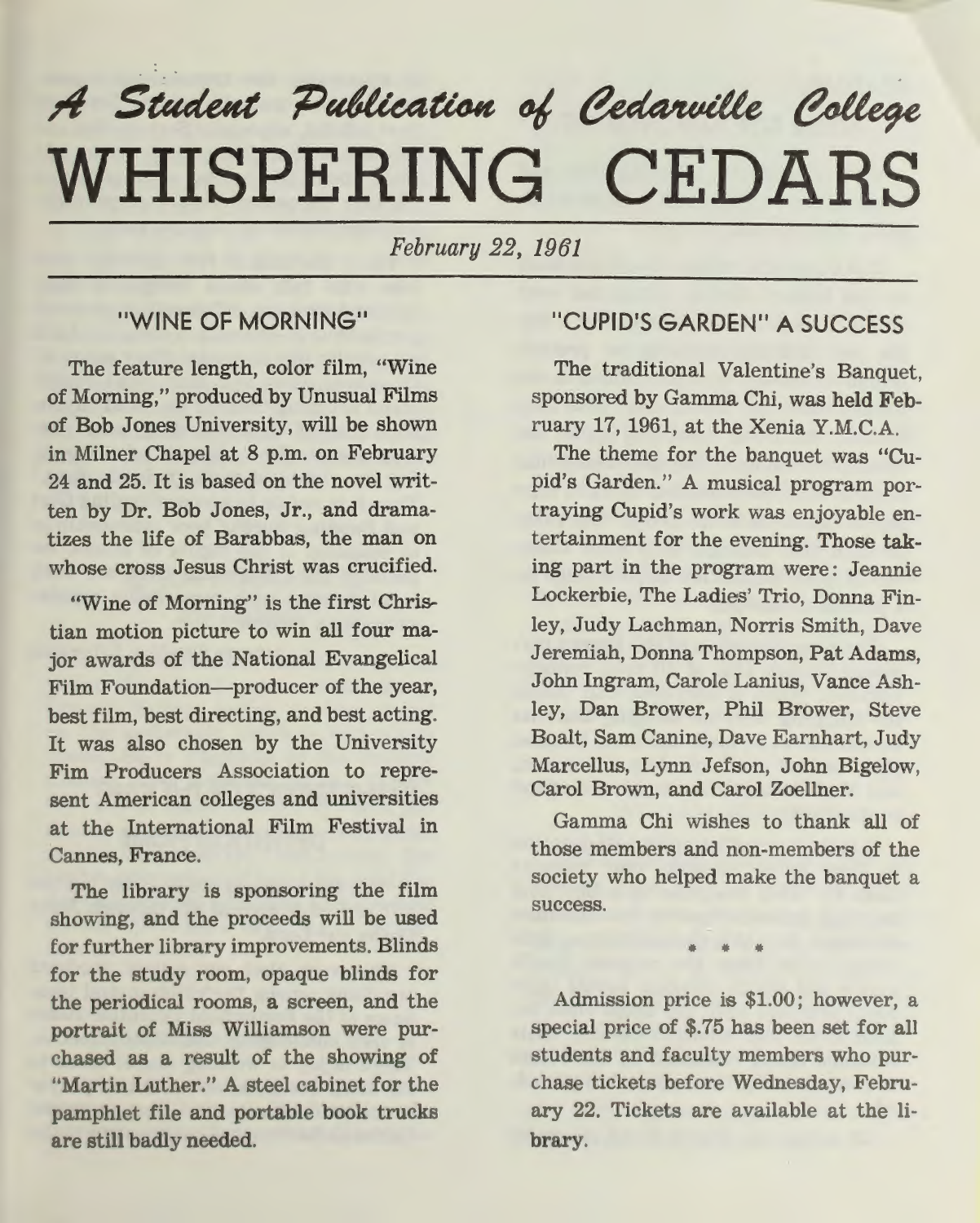#### FEATURE:

#### ROOM FOR IMPROVEMENT

Without a doubt, Giggling Gert and Banging Burt are the best friends the library has ever had.

It is certain that there is not one book on the library shelves which has ever suffered abuse at their hands. Not a sin<sup>g</sup>le pen and ink drawing or pretzelcrumb stowaway have they added to the library collection. Not a hinge have they broken; not a tear have they made; not an amputation have they performed; not a spine have they cracked. In fact, they are so solicitous of the books, that rather than risk damage, they limit themselves to an acquisition of knowledge by a process of osmosis.

Their consideration of the library personnel exceeds that of all their contemporaries. When a telephone call comes for Giggling Gert or Banging Burt no search has to be made for them because their arrival is always duly announced, and their location is amply advertised continuously.

It is their unselfish spirit and devotion to their fellow students that prompts them to "liven the place up a bit," and to bring joy and sunshine into the lives of others. It is this that motivates their every action from the moment Gert's <sup>g</sup>iggle and Burt's banging herald their royal presence until the doors close behind them and students resume their toilsome tasks, refreshed by the recess the entertaining floor show had provided.

Of course not everyone can recognize

or appreciate the tremendous conversational and dramatic talents Gert and Burt exhibit, especially Serious Sue and Scholastic Stu. They have some odd ideas about life having a purpose and the part the college library plays in the accomplishment of that purpose.

There are also a few students with jobs who talk about budgeting their time and studying efficiently. And would you believe it-there are some students who really like to study! They enjoy it! Of course, Gert and Burt can't understand anything that far out. And anyone incapable of understanding such phenomenon is also incapable of recognizing the rights of such "individualists." Thus it is unfair to accuse Giggling Gert and Banging Burt of poor citizenship or of violation of the rights of others, especially since Burt and Gert are such loyal patrons with remarkably regular attendance records.

-Alberta Chaffee, Librarian

IN THE SERVICE OF THE KING

## DETENTION HOME

"For the wages of sin is death, but the <sup>g</sup>ift .of God is eternal life through Jesus Christ our Lord."

The work that our college students are doing among the children and teenagers at the Springfield Detention Home is very challenging and often effective. There is joy in winning one of these to the Lord Jesus; however, much prayer is needed for the ones who have received Christ as Saviour and must return to the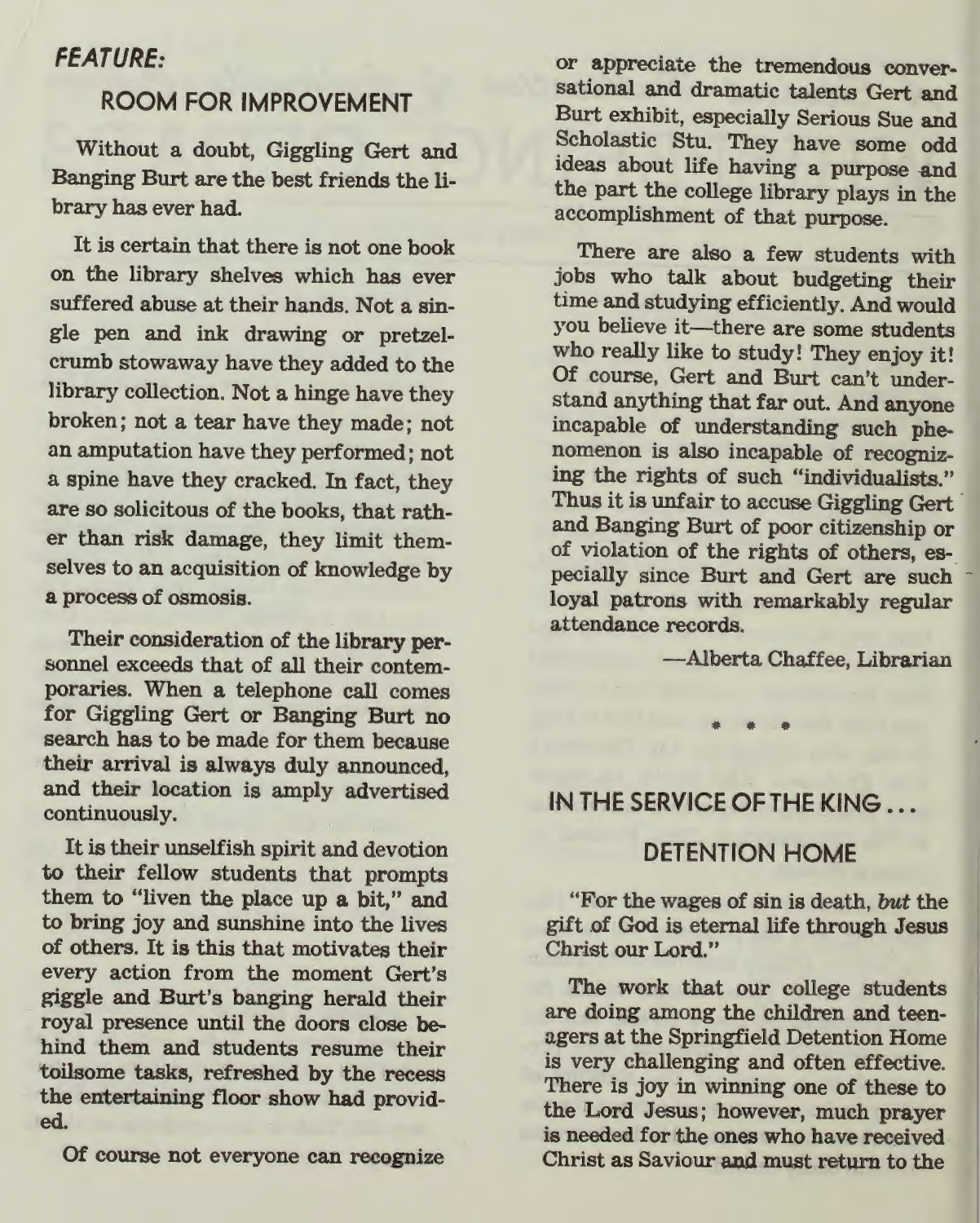same sinful environment, unsaved fami· ly and friends.

The students must be careful in their approach because many are bitter, hard, and resentful. The sower of the Seed must realize also that it is only the grace of God that has kept him from being just like the ones to whom he is witnessing.

Cathy Shelton, who is now working at the detention home for the fourth semester, made this statement: "This assignment has made me realize how inadequate I am in myself, and it is only God's wisdom that has enabled me to know what passages of Scripture to use and what words to say."

> SENIOR BIOGRAPHIES JIM ENTNER

••••

Senior Jim Entner has been one of Cedarville's most active students. A General Science major, he has played on the basketball, baseball, and tennis teams. He is President of the Student Council, Vice President of the Varsity "C", and an active member of FWM. His special interest is a peppy cheerleader and his life verses are Titus 2 :13,14. Jim his the distinction of being the first Cedarville student admitted to a medical school. We're sure he'll "do us proud" there.

# SHIRLEY HARRINGTON

• • •

Shirley ( Squirrely) Harrington from Kankakee, lliinois, is a Music major who has extended her interest to other fields

-she has been active in sports, Student Council (Treasurer), and Gamma Chi. She is the historian and treasurer of Modern Music Masters and pianist for the choir and trio. Shirley plans to travel with the trio this summer and then work in Kankakee. Psalm 16:11 is her life verse.

# TERRY GOODRICH

• • •

<sup>A</sup>familiar sight at college athletic events is Terry Goodrich who manages baseball and basketball. Terry is from Boise, Idaho, and especially enjoys outdoor sports and photography. He is the Secretary-Treasurer of Alpha Chi, Secretary of Varsity "C", and Vice President of the Student Council. Terry's favorite Scripture verses are Hebrews 12: 1,2. Terrv plans a September wedding to Senior Marcia Crothers and a career in social work. His major is Social Science.

# WILLIAM JENNINGS

• • •

*{* 

r

:) r I :) r r 0 e

k h1

t

William Bryan Jennings is a transfer <sup>s</sup>tudent from William Jennings Bryan College in Dayton, Tennessee. Confused? So are we! Bill plans to go to Kent State summer school to obtain his teaching certificate. Here at Cedarville he is <sup>a</sup> History major. Bill represents the Senior class in the Student Council. A sports enthusiast, Bill was on the cross countr<sup>y</sup> and track teams at Bryan. His favorite verse is Job 23 :10.